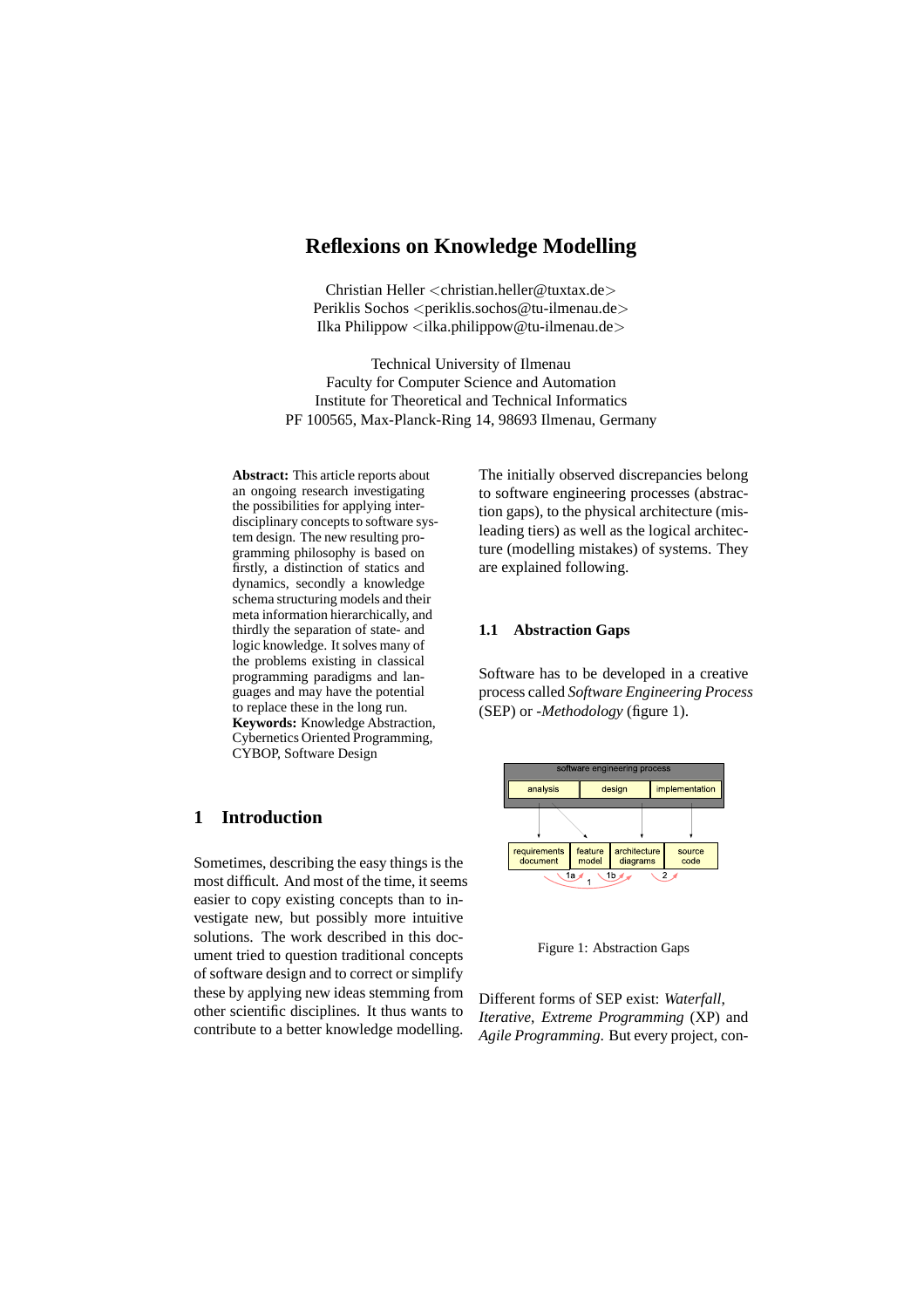sciously or not, follows a SEP that sooneror-later, in one form or the other, goes through three common phases: *Analysis*, *Design* and *Implementation*. Each phase creates its own model of what is to be abstracted in software and it is the differences in exactly these models that often cause complications.

A previous article [Hel04] mentioned the *Requirements Document*, *Feature Model*, *Architecture Diagrams* and *Source Code* as forms of knowledge abstraction. It also described the following abstraction gaps (see figure 1) that have to be crossed:

- 1a Requirements Document Feature M.
- 1b Feature Model Architecture Diagr.
- 2 Architecture Diagrams Source Code

By improving the *Traceability* between requirements and the architecture, feature models (known from system family/ product line engineering) contribute to minimising gap 1. Together with architecture diagrams, they ease communication between stakeholders in the SEP, because of their human-readable form and implementation-independence. But sooner-or-later, also these have to be transferred into source code, by crossing gap 2.

Bridging or closing these abstraction gaps (sometimes called *Semantic- or Conceptual Gaps*) is also known as: *achieving higher intentionality* and remains an unsolved task for software engineering. One aim of the work described in this article was to contribute to a possible solution, with focus on *reducing* gap 2, existing between a designed architecture and the implemented code.

### **1.2 Misleading Tiers**

When distinguishing human- and technical systems, the kinds of *Communication* are:

- $-$  Human  $\leftrightarrow$  Human
- Human  $\leftrightarrow$  Computer
- $\text{-}$  Computer  $\leftrightarrow$  Computer

Each of these relies on different techniques, transport mechanisms, languages (protocols) and so on. But the general principle after which communication works, is always the same – no matter whether technical *Computer* systems or their biological prototype, the *Human Being*, are considered: Information is *received*, *stored*, *processed* and *sent*. Despite these common characteristics, today's *Information Technology* (IT) environments [HKBP03] treat communication between a computer system and a human being differently than that *among* computer systems.



Figure 2: Universal Communication

Figure 2 shows a three-tier environment: tier 1 represents the *Presentation Layer*; tier 2 stands for the *Application Layer*; tier 3 is the *Database (DB) Layer*. Typical synonyms are, in this order: *Frontend*, *Business Logic* and *Backend*. The tiers (layers) serve two needs: connect different locations and share work load (*Scaling*). However, the split into tiers of that kind raises two illusions:

- 1. *Users only interact with clients*
- 2. *Persistent data are stored in DB only*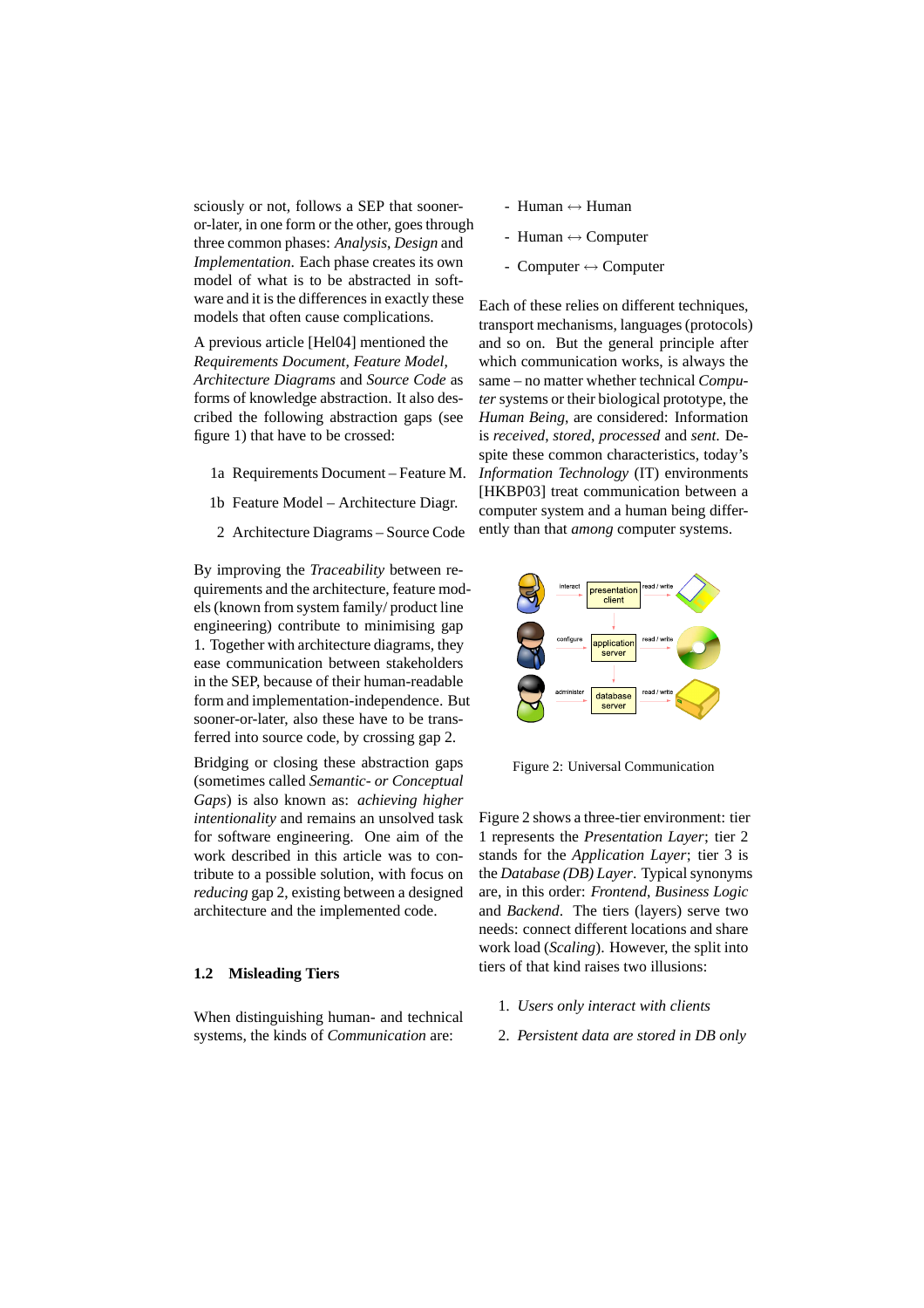Many IT architectures, or at least their illustrations, neglect the fact that in reality *all* systems need a *User Interface* (UI), for at least being administered by humans, and *almost* all systems, even *Database Management Systems*(DBMS) themselves, store some of their persistent data outside a database, for example locally available configuration information. This is not necessarily a problem for the IT environment as such, but it is for the internal architecture of software systems. Special solutions have to deal with frontend (UI framework), business logic (domain patterns) and backend (data mapping), and often additional mechanisms for local and remote communication. The serious differences in these design solutions are one root of well-known problems like multi- directional inter-dependencies between system parts, that make software difficult to develop and hard to maintain.

One aim of the work described in this article was to investigate possibilities for a *unification* of communication paradigms, that is high-level design paradigms rather than low-level protocols, in order to architect software in a way that allows the computer system it runs on to communicate *universally*.

#### **1.3 Modelling Mistakes**

Most modern software is not written directly in a machine language but designed in form of higher-level models instead. These allow to speed up application development and help avoiding errors. *Object Oriented Programming* (OOP), for example, uses design concepts like the *Class* owning *Attributes* and *Methods*. Yet does this kind of modelling create abstractions that reflect concepts of the real world completely and correctly?

The model of a *Horse* shall serve as example to investigate this further. Figure 3 shows



Figure 3: Concept of a Horse

a number of terms commonly used to describe a horse. Most importantly, there are structural observations describing the horse as concept consisting of parts like *Head*, *Legs* or *Hoofs*. Secondly, there are properties like the horse's *Colour*, *Shape* or *Size*. Thirdly, there are terms describing a horse's actions like its *Movement* or *Eating*, that change a horse's position and/ or state. Finally, there are a number of terms like *Hay* or *Saddle* associating concepts related to the horse.

One might suggest to model properties like the position, size or colour of a horse's leg as *Part* of that leg. In fact, this is how classical programming approaches its solutions. In OOP, one would probably use a class representing the leg and an attribute standing for the leg's colour. However, when following the modelling principles of human thinking (see [Hel04]), this is *not* correct!

It is true that in everyday language, one tends to say *A horse leg* has a *colour.* Unfortunately, this leads to the wrong assumption that a leg were made of a colour. But this is not the case. A leg does not *consist* of a colour in the hierarchical meaning of a whole consisting of parts. The colour is rather property information *about* the leg. It seems there is no correct expression in natural (English) language stating the property of some-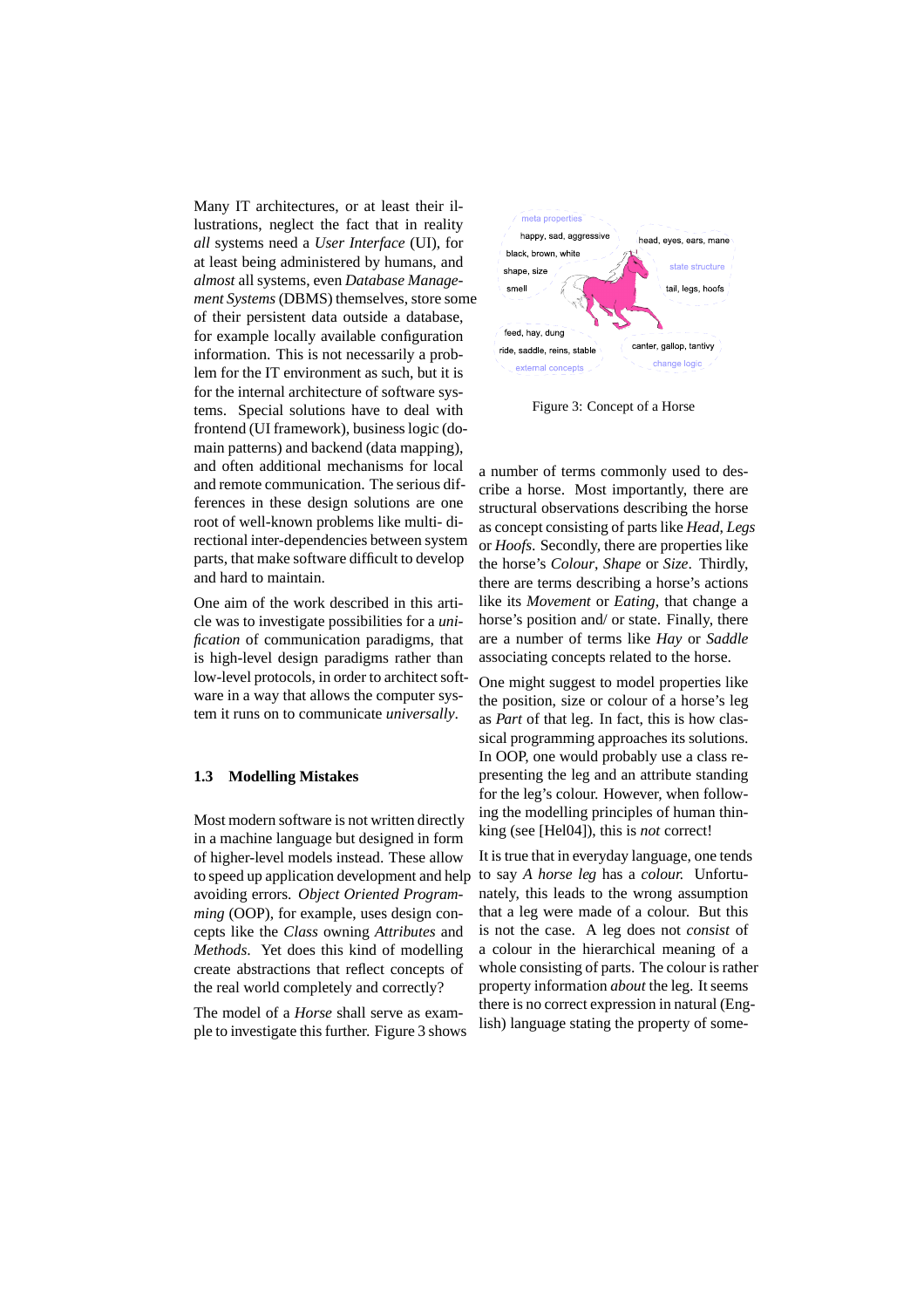thing. The *IS-A* verbalisation is used to express that the leg belongs to a special category of items, for example: *A leg is a body element.* The *HAS-A* formulation is used to express that a leg as whole consists of smaller parts, for example: *A leg has a knee and it has a hoof.* But which formulation expresses a property? Well, perhaps it would be best to say: *A leg IS-OF a colour.*

The CYBOP knowledge schema described later in this article distinguishes structuralfrom meta information. Actions (like the gallop of a horse) causing change in the model or its environment are called *Logic* in this work, since they follow certain rules.

# **2 Architectural Troubles**

The conceptual mistakes mentioned in section 1 are partly the reason for, and partly they are caused by incomplete programming paradigms. Of the three abstraction principles of human thinking described in [Hel04], OOP implements *Discrimination* and *Categorisation* only. *Composition* as third kind of abstraction leading to hierarchical (treelike) models, is not considered.

Hierarchies are not new, they are present in many ways in today's programming. There are object hierarchies, process hierarchies, design patterns modelling a hierarchy and more. But: the hierarchy as concept is not *inherent* in the type system of current programming languages. If it were, then *every* type would be a *Container* by default. Section 4 will introduce such a universal type.

Yet what are the results of that incomplete type system? First and foremost, it is the reason for the existence of multiple kinds of container types, and therewith the reason for falsified contents when using container inheritance, as demonstrated in [Nor]. The

lack of a general, container-like type leads to many strong dependencies, which could be avoided when holding type attributes as neutral elements. The language and interpreter of this work use just one structure for knowledge representation, that covers many of the traditional forms of containers.

Further, the bundling of attributes and methods in an OOP class forces classes to not only relate to other classes for accessing their attributes, but also for using the methods offered by them. This often leads to unfavourable bidirectional dependencies [HSP05], that many software patterns even use on purpose (which is a mistake, however [HSP05]). A related problem is that, despite multiple relations in a huge class framework, it is often difficult or impossible to reach some instances along normal object associations, which necessitates the introduction of statically (globally) accessible parts, with all disadvantages [HSP05]. The knowledge schema introduced later on allows to build models with unidirectional relations only, that are easy to navigate, without global access.

Other software design solutions like *Concern* interfaces used in *Component Oriented Programming* (COP) [BMF02] or the *Join Point Model* (JPM) known from *Aspect Oriented Programming* (AOP) [Pro02] have their own drawbacks. Concerns spread functionality and cause redundant code through overlapping interfaces [Hel02], which would be avoidable using an ontological architecture [HKBP03]. The JPM contains some unsolved issues, pointed out by [HT04]. Models as proposed in this article are ontologies.

*System Family Engineering* applies a so-called *Six-Pack* approach [CMU03, EP01], based on the separation of *Domain Engineering* (DE) and *Application Engineering* (AE). The work described in this article proposes a separation of knowledge and system control.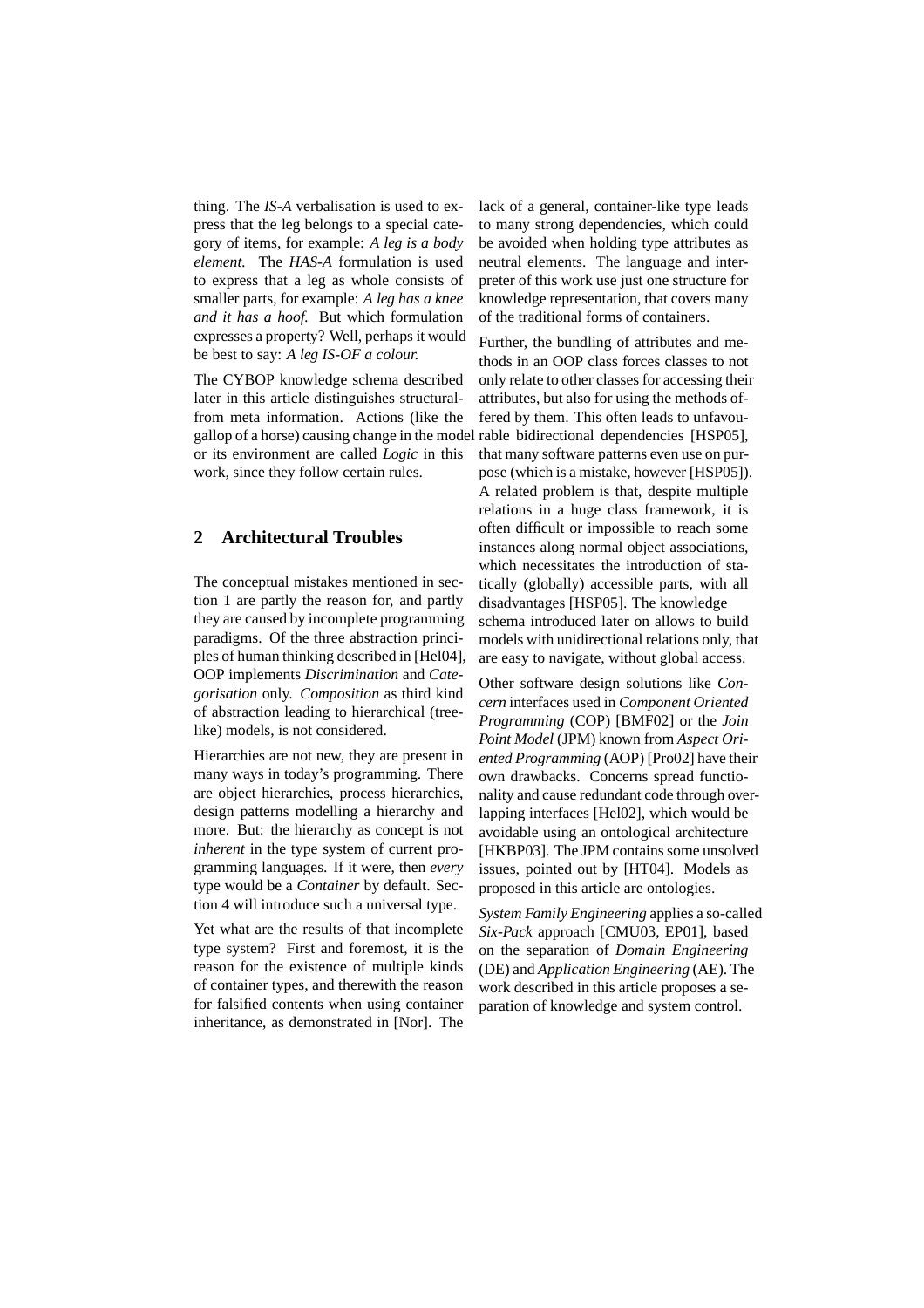# **3 Approach**

On its way to solving the issues mentioned in sections 1 and 2, the work followed the *Cybernetics Oriented Programming* (CYBOP) approach [Hel04]. The idea behind is as simple as it is helpful; it suggests to:

Inspect solutions of various disciplines of science, phenomenons of nature, and apply them to software engineering.

Figure 4 shows some sciences whose principles were considered in this work. The name of a field of science is shown on top of each box. Made observations are mentioned below, in the middle. The resulting design recommendations for software can be found at the bottom of each box. The recommendations are grouped into those that justify a distinction between *Statics and Dynamics*, a new kind of *Knowledge Schema* and a separation of *State- and Logic* models.



Figure 4: Mindmap of Influential Sciences

A first observation, when looking at human beings from a philosophical perspective, is the separation of *Mind* and *Brain* (Body). Accordingly, CYBOP treats computers as *Systems* owning and processing *Knowledge*. This is not unlike the idea of *Agent* systems owning a *Knowledge Base* [Par97, Kue01].



Figure 5: Overall CYBOP Approach

All abstract knowledge that humans make up belongs to their mind. The brain is merely a physical carrier of knowledge. Similarly, there are actually two kinds of software: one representing *passive* knowledge and the other *actively* controlling a system's hardware.

Secondly, attention is payed to the concepts of *Human Thinking* [Hel04], as investigated by psychology. Through their application, knowledge becomes *hierarchical*. Moreover, this work tries to embed knowledge models in an environment of *Dimensions*, as known from physics. Every model keeps a number of *Meta Information* about its parts. *Positions* in space or time are one such example.

Thirdly, *State-* gets distinguished from *Logic* knowledge. It is known from neurological research that the human brain has special communication regions that, simply spoken, do nothing else than translating data, i.e. an input- into an output *State*, according to rules of *Logic*. Systems theory uses similar abstractions. When talking about states, this work means a composed *Set* of states.

In CYBOP (figure 5), all knowledge (states and logic), belongs to a system's *Statics*, and is described by CYBOL language templates (section 5). The processing of knowledge at runtime, to control a system, is *Dynamics* and happens in the CYBOI interpreter.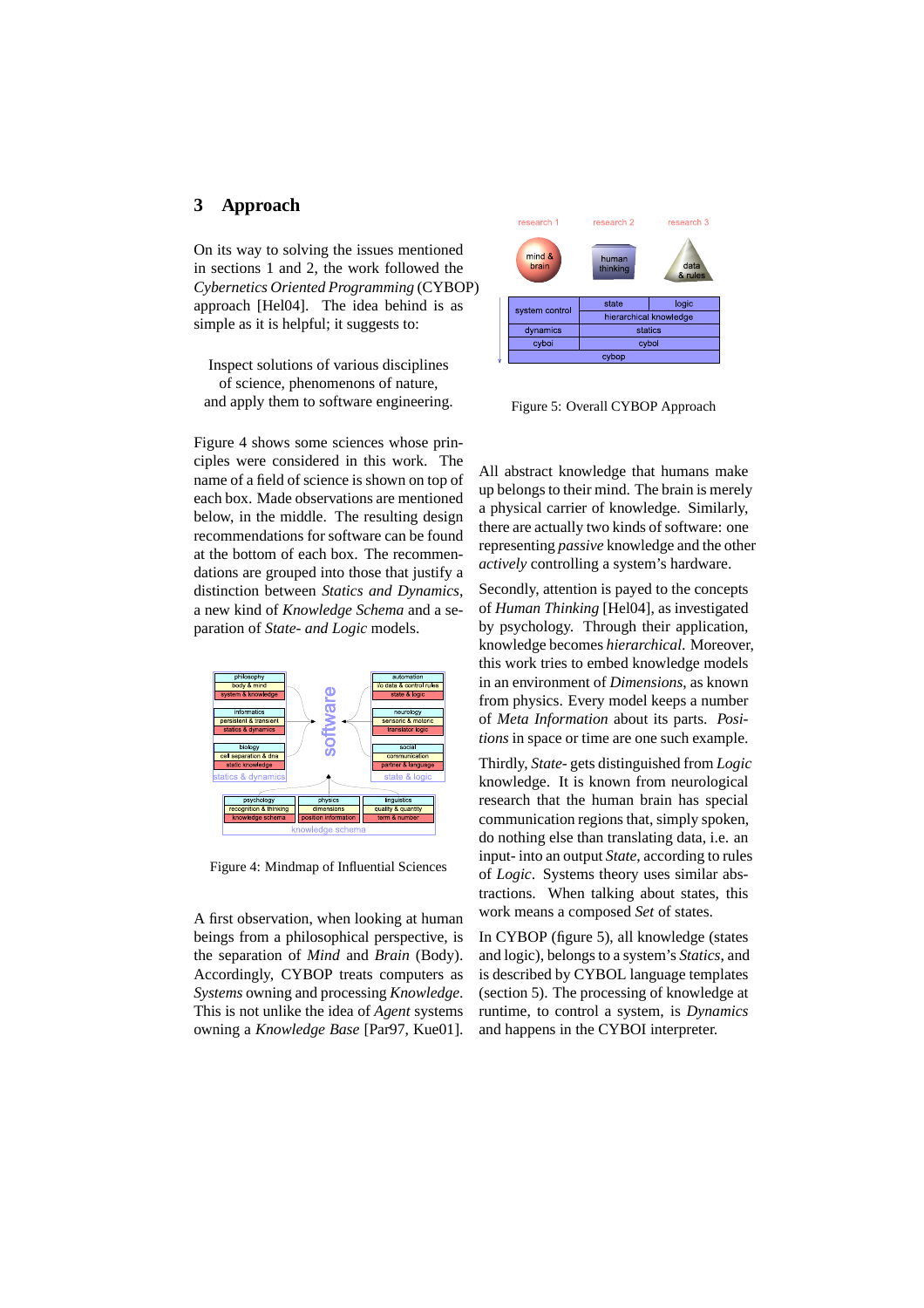## **4 Inter-Disciplinary Ideas**

Many scientific fields (section 3) have been touched and delivered ideas for this work, not all of whom can be mentioned or elaborated in this article. A few examples shall be given, though; one for each proposal.

#### **4.1 Statics and Dynamics**

Over the years, it has turned out to be helpful in software design, to separate *Domain Knowledge* from *Application Functionality*. In one-or-another form, the architectural software patterns [HSP05] *Layers*, *Domain Model* and *Model View Controller* (MVC) all suggest to apply this principle.

The *Tools & Materials* approach [Zea04] talks of *active* applications (tools) working on *passive* domain data (material). And also *System Family Engineering* (section 2) bases on a separate treatment of domain and application, in form of *Domain Engineering* (DE) and *Application Engineering* (AE).

An often neglected fact of these approaches is that not only the domain, but also the application contains important business knowledge (figure 6). The *User Interface* (UI), for example, is tailored for a specific business domain. And the logic behind, if not contained in the UI itself, is often put in a *Controller* which belongs to the application−, not the domain layer.

Similarly, the domain often contains functionality which actually does belong into the application process: *Database* (DB) access is handled by help of patterns like the *Data Mapper* [HSP05], in which the mapper objects contain *Structured Query Language*

(SQL) code to connect to a *Database Management System* (DBMS); *Enterprise Java Beans* (EJB), which should better be pure



Figure 6: Different Knowledge Separations

domain objects, imitate a *Middleware* providing persistence- or communication mechanisms, which originally have nothing to do with the business knowledge they contain.

It is precisely this *Mixup* of responsibilities between an application system and its domain knowledge, that leads to multiple interdependencies and hence unflexibility within a system. Instead, a separation should be made between active *System Control* and passive *Knowledge*. A UI's appearance would then be treated as domain knowledge, just as the logic of the functions called through it. A data mapper would be transformed into a simple *Translator* – similar to a *Data Transfer Object* (DTO) [HSP05] – that knows how to convert data from one domain model into another; its DBMS access functionality, however, would be extracted and put into the application system. Monstrosities like EJBs would likewise be opened up and parted into their actual domain knowledge, and all other mechanisms around – the latter being moved into the application system.

To sum up this thought: The essential realisation here is that hardware-close mechanisms like the ones necessary for data input/ output (i/o), enabling inter-system communication, should be handled in an active application system layer which was started as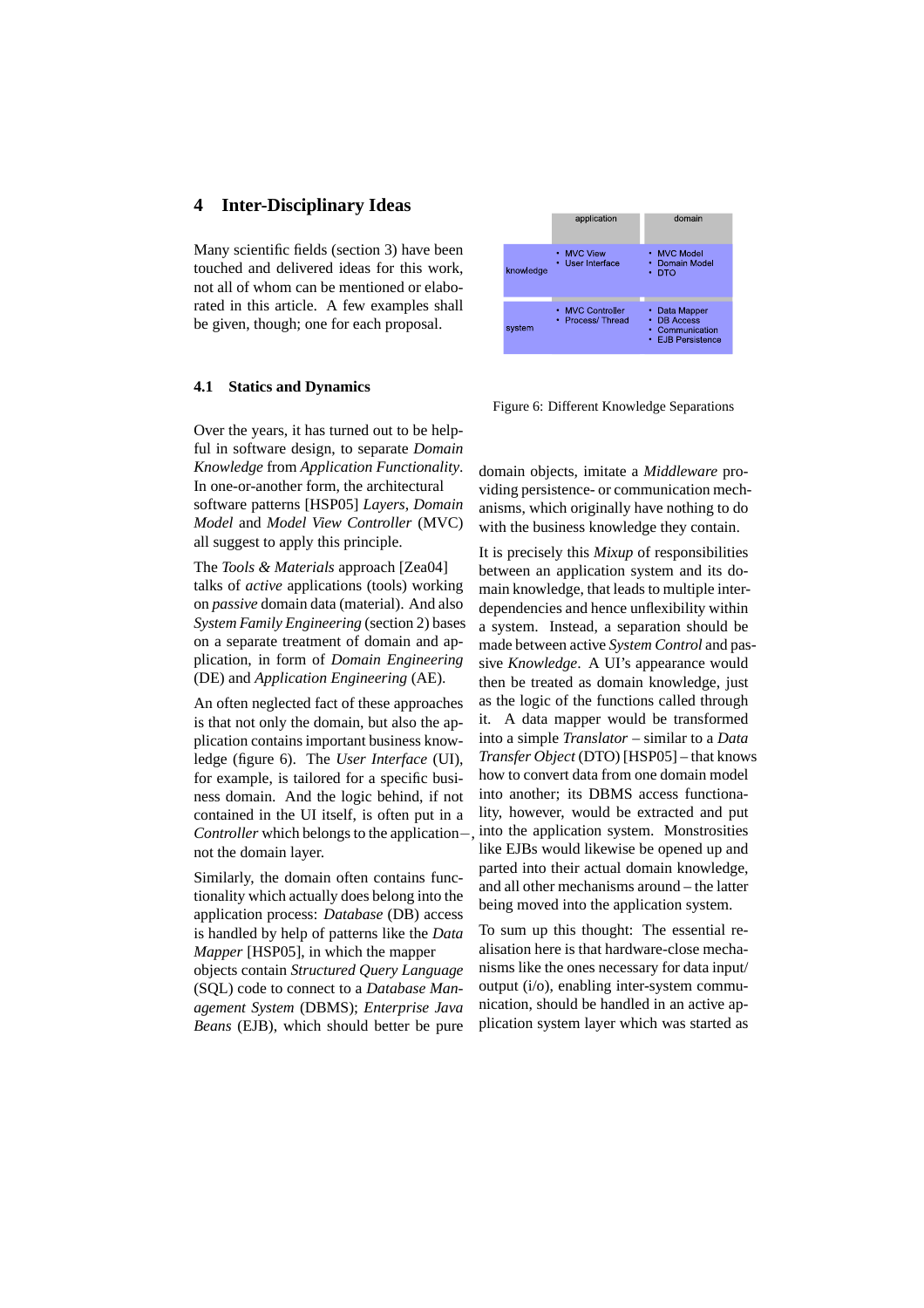process on a computer, and *not* be merged with pure, passive domain knowledge. User interfaces and other data models which are traditionally hold in the application layer, should rather belong to the domain layer, together with all other business knowledge.

Now, if a distinction of high-level knowledge from low-level system control software is considered to be useful, the next question must be: *How, that is in which form, best to store knowledge in a system?*

One possible structure called *Data Garden* [HM03] was proposed by Wau Holland of the *Chaos Computer Club* (CCC). Although being a non-academic organisation, his ideas on knowledge modelling are interesting to this work. He dreamt of whole *Forests*, *Parks* or – as the name says – *Gardens* of *Knowledge Trees* and *Data Bushes* (figure 7).



Figure 7: Data Garden

The interpreter created in the work described in this article stores all its knowledge in *one single* tree, whose root node it references. The single concepts (data bushes) are represented by branches of that knowledge tree.

Further arguments in favour of a distinction of statics and dynamics are: mind & body (philosophy), cerebral cortex & communication regions (neurology), genetic information & cell body (biology), long- & shortterm memory (psychology), and more.

### **4.2 Knowledge Schema**

Human beings have a brain which they use to think, in other words to build up a mind. While the former exists in the *Real World*, the latter is constructed as a subjective *Virtual World*. All people do think, all the time, even not knowing that they do. One would therefore guess that the act of *Thinking* is a most common one, familiar to anybody. But judging from the enormous research effort in sciences dealing with it, the *Principles* behind thinking are not that easy to grasp.

## **4.2.1 Schema**

A theoretical *Model* is an abstract clip of the real world, and exists in the human mind. Another common word for *Model* is *Concept*. It is the subsumption of *Item*, *Category* and *Compound*, resulting from three activities of abstraction: *Discrimination*, *Categorisation* and *Composition* [Hel04]. Each model *knows* about the parts it consists of.



Figure 8: Knowledge Schema

Yet what does this knowledge of a compound model (whole) about its parts imply? Software developers call knowledge *about* something *Meta Information*. Figure 8 illustrates a *Schema* (structure) with four kinds of meta information in a whole-part relation.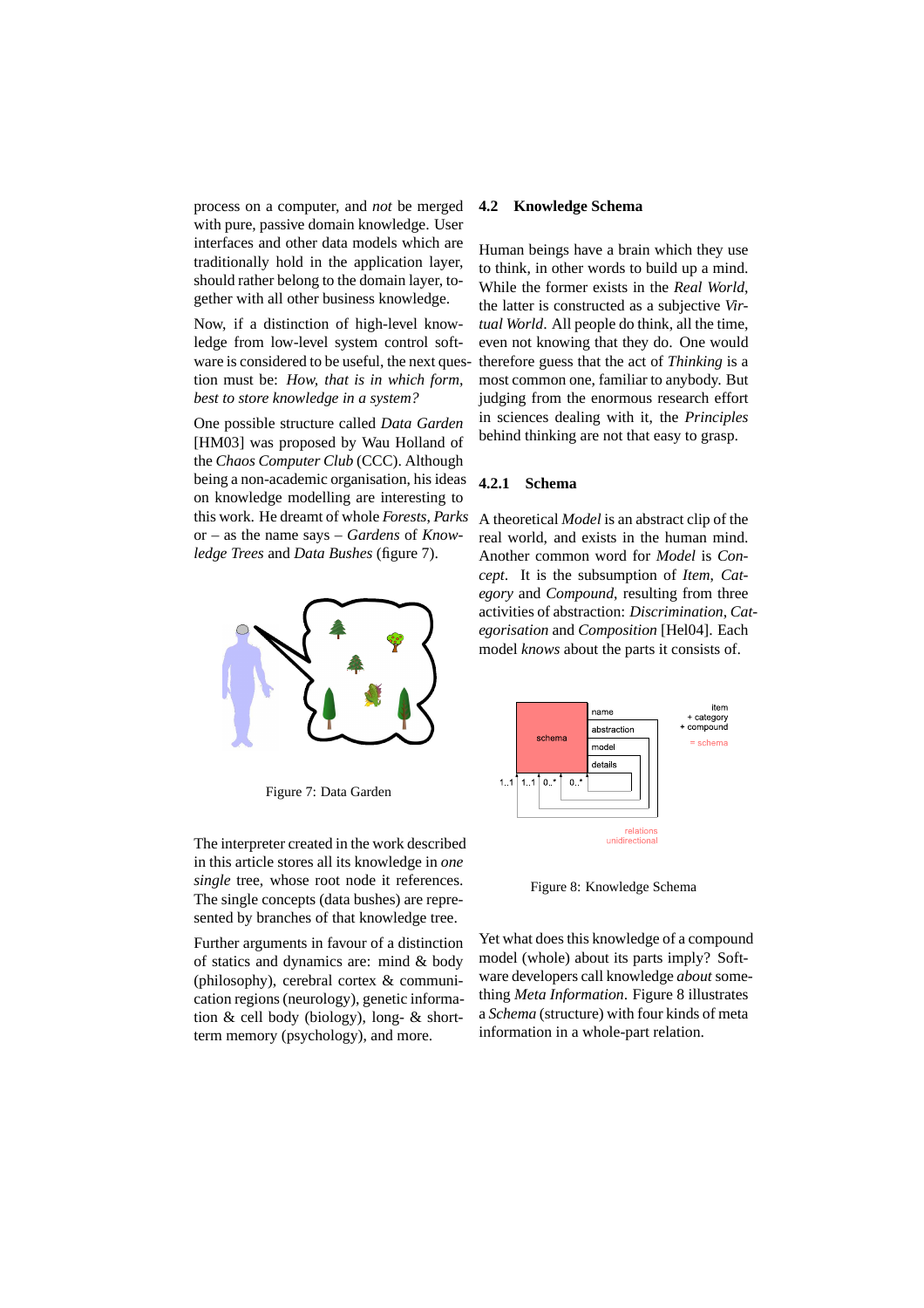An obvious way is to give each part a unique *Name* for identification. Secondly, a compound needs to know about the *Model* of each part since a part may itself be seen as compound that needs to know about its parts. The distinction of the several kinds of models, in other words the kind of *Abstraction* (compound, term, number etc.) of a model is the third kind of information a compound needs to know about its parts. It is comparable to a *Type* in classical system programming languages. All further kinds of meta information are summed up by a fourth relation which is called *Details*.

## **4.2.2 Double Hierarchy**

Finally, what makes up the character of a model (in the understanding of the human mind) is a combination of two hierarchies: the *Parts* it consists of, together with *Meta Information* about it.

Most properties of a molecule in *Chemistry*, for example, are determined by the number and arrangement of its atoms. *Hydrogen*  $(H<sub>2</sub>)$  becomes *Water*  $(H<sub>2</sub>O)$  (with a totally different character) when just one *Oxygen* (O) atom is added per hydrogen molecule.

The kinds of meta information discussed in [Hel04] were also called *Dimensions* or *Conceptual Interaction* between a *Whole* and its *Parts*. They may represent very different properties and be constrained to certain values- or areas of validity.

Figure 9 illustrates the *Double Hierarchy* here spoken of. A graphical panel was chosen as example model. It consists of smaller parts, among them being a number of buttons. Altogether they form the *Part Hierarchy*. On the other hand, there are properties like the size, position or colour of the buttons, which are neither part of the panel, nor of the buttons themselves; they are information *about* the buttons and form an own



Figure 9: Double Hierarchy (Parts | Meta Info)

*Meta Hierarchy*. To the latter do also belong constraints like the minimum size of a button or a possible choice of colours for it. *Properties* are (meta) information about a *Part*; *Constraints* about a *Property*.

#### **4.3 State and Logic**

According to the observations made in the work described in this article, there are two kinds of knowledge: *State-* and *Logic*. While the former may be placed in a spatial dimension, the latter is processed as sequence over time. Often, logic is labelled *dynamic* behaviour – but only the *execution* of a rule of logic is dynamic, *not* the rule itself (*static*).

Rules of logic translate input- into output states. What characterises a system is how it applies logic knowledge to translate state knowledge [Hel02]. Yet how to imagine a knowledge model consisting of state- as well as logic parts? Following an example.

The famous *Model View Controller* (MVC) pattern was extended by the *Hierarchical MVC* (HMVC) pattern towards a hierarchy of *MVC Triads* [CKP00]. The omnipresence of hierarchies in the MVC was demonstrated in [HBKP03].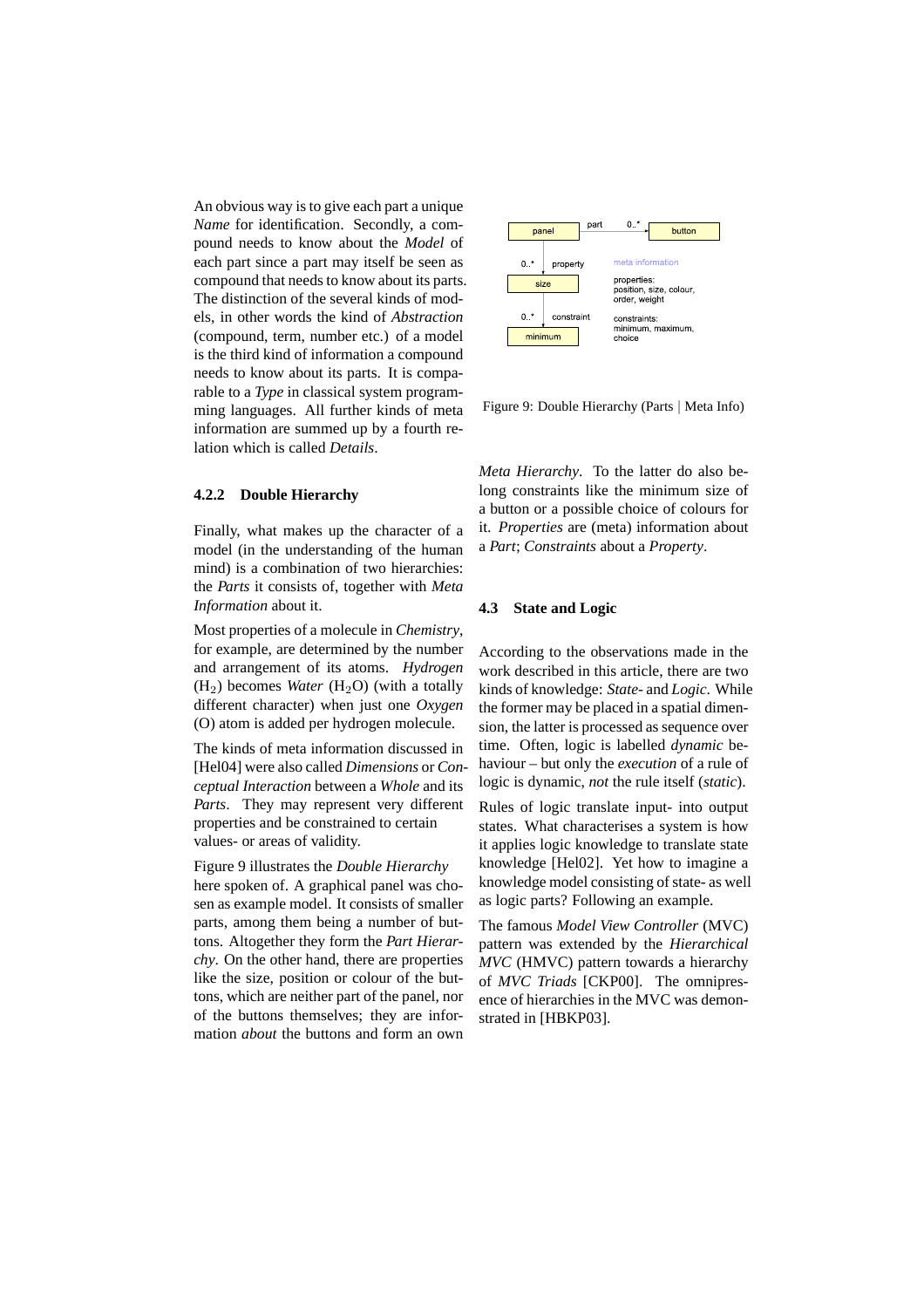

Figure 10: Runtime Logic manipulating States

Figure 10 shows the three parts: *Domain* (Model), *View* and *Logic* (Controller) of an (adapted) MVC pattern as independent branches of one common knowledge tree, as existent at system runtime in memory. Each of them represents a concept on its own. The logic model, however, is allowed to access and change the view- and domain model; it is able to link different knowledge models. But view- and domain model, representing states, are not allowed to manipulate logic. In other words: The dependencies between logic- and state models are *unidirectional*.

An innovation is that logic knowledge gets manipulatable. A logic model (algorithm) cannot only access and change state-, but also logic models, even itself! Because models modified in that manner can be made persistent in form of CYBOL knowledge templates (section 5), and be reloaded the next time an application starts, this may be seen as a kind of *Meta Programming* [Con04].

The clear separation of states and logic into discrete models avoids unwanted dependencies as caused by the bundling of attributes and methods in OOP. All that would be needed to make a CYBOP system work with new state models, is the corresponding translation logic. Translators [HKBP03] simplify architectures and unify communication.

### **5 Practical Proof**

The proof of operatability for the new concepts is given by the *Cybernetics Oriented Language* (CYBOL), defined according to the principles of abstraction worked out before, and by the *Cybernetics Oriented Interpreter* (CYBOI), a knowledge processing system. In addition, a prototype application called *Res Medicinae* [Pro04] was implemented in CYBOL, but will – due to the limited space – not be explained further here.

#### **5.1 Document Type Definition**

Since CYBOL is based on the *Extensible Markup Language* (XML), a *Document Type Definition* (DTD) can be given (figure 11).

<!ELEMENT model (part\*)> <!ELEMENT part (property\*)> <!ELEMENT property (constraint\*)> <!ELEMENT constraint EMPTY> <!ATTLIST part name CDATA #REQUIRED channel CDATA #REQUIRED abstraction CDATA #REQUIRED model CDATA #REQUIRED> <!ATTLIST property name CDATA #REQUIRED channel CDATA #REQUIRED abstraction CDATA #REQUIRED model CDATA #REQUIRED> <!ATTLIST constraint name CDATA #REQUIRED channel CDATA #REQUIRED abstraction CDATA #REQUIRED model CDATA #REQUIRED>

## Figure 11: CYBOL DTD

One can recognise the purely hierarchical structure as described by the CYBOP knowledge schema (section 4.2.1). The three elements *part*, *property* and *constraint* have the same list of required attributes.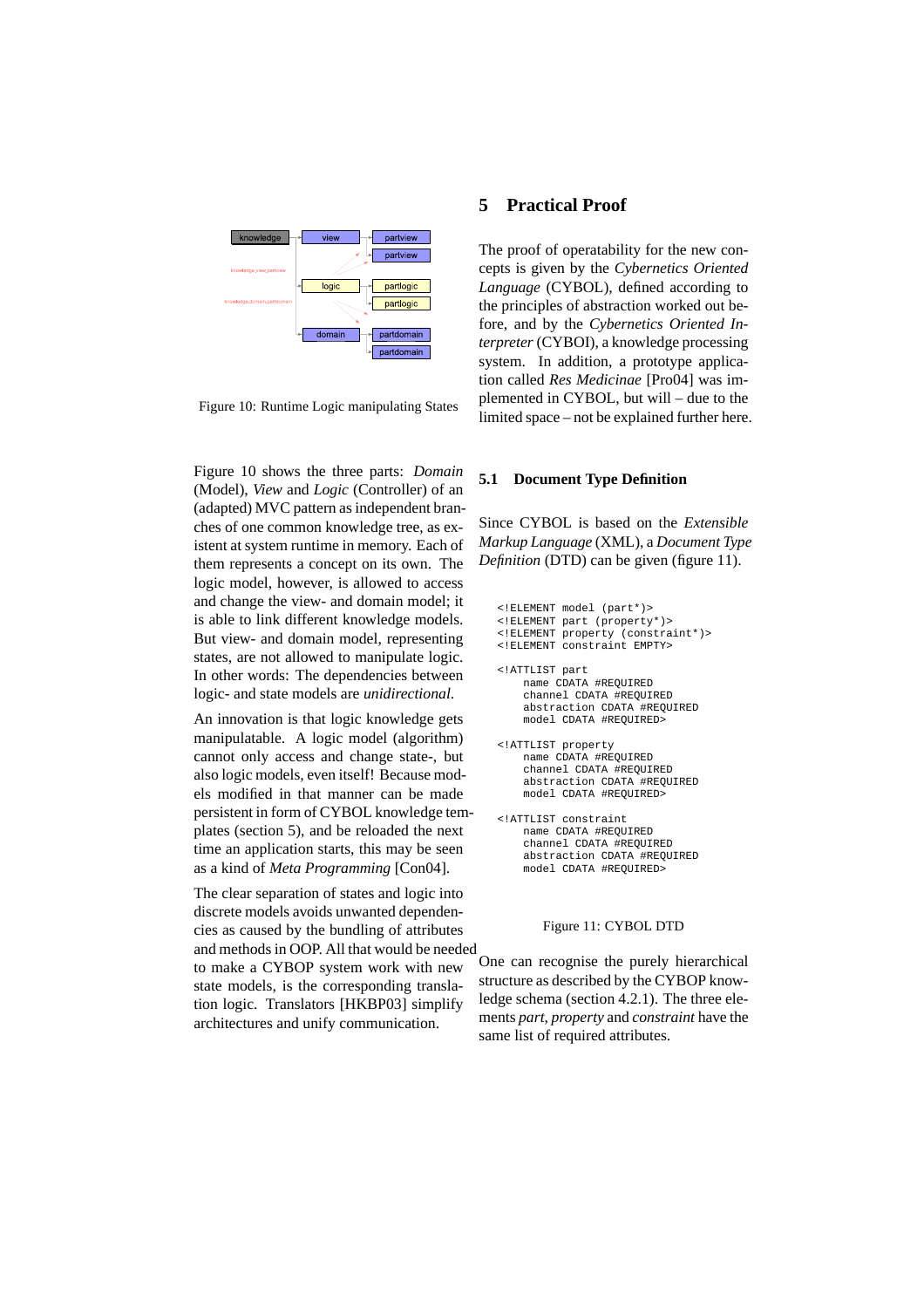#### **5.2 Hello World**

The well-known *Hello, World!* program printing just two words shall be given as minimal example application. It consists of only two operations: *send* and *exit*. The string message to be displayed on screen is handed over as *property* to the *send* operation, before the *exit* shuts down the system:

```
<model>
    <part name="send_model_to_output"
        channel="inline"
        abstraction="operation"
        model="send">
        <property name="language"
            channel="inline"
            abstraction="string"
            model="tui"/>
        <property name="receiver"
            channel="inline"
            abstraction="string"
            model="user"/>
        <property name="message"
            channel="inline"
            abstraction="string"
            model="Hello, World!"/>
    </part>
    <part name="exit_application"
        channel="inline"abstraction="operation"
        model="exit"/>
</model>
```
# **5.3 Container Mapping**

State-of-the-art programming languages offer a number of different container types, partly based on each other through inheritance. Section 2 of this work identified *Container Inheritance* as one reason for falsified program results.

Section 4.2 introduced a *Knowledge Schema* which represents each item as *Hierarchy* by default, the result being that different types of containers are not needed any longer. But how are the different kinds of container behaviour implemented in CYBOL? Table 1 gives an answer.

| <b>Container</b> | <b>Knowledge Template</b>        |
|------------------|----------------------------------|
| Tree             | Hierarchical whole-part          |
|                  | structure                        |
| Table            | Like a Tree, as hierarchy        |
|                  | consisting of rows which         |
|                  | consist of columns               |
| Map              | Parts have a <i>name</i> (key)   |
|                  | and a <i>model</i> (value)       |
| List             | Parts may have a <i>posi-</i>    |
|                  | tion property                    |
| Vector           | A <i>model</i> attribute may     |
|                  | hold<br>comma-separated          |
|                  | values; a template holds         |
|                  | a number of parts (dy-           |
|                  | namically changeable)            |
| Array            | Like a Vector; characters        |
|                  | are interpreted as <i>string</i> |

Table 1: Mapping Containers to CYBOL

### **5.4 Knowledge-handling System**

The pure existence of proper knowledge does not suffice to create an improved kind of software system, within a slimmer software development process. The system needs to know how to *handle* knowledge, at runtime. The criticism is twofold, since traditionally:

- 1. Operating systems don't have sufficient knowledge handling capabilities
- 2. Applications contain too much lowlevel system control functionality

This is changed when using CYBOI. As active interpreter encapsulating system-level functionality, it handles knowledge provided in form of passive CYBOL templates. In CYBOP systems, all compound knowledge models have the same type structure (schema). Since they do not differ, they can be manipulated in the same manner.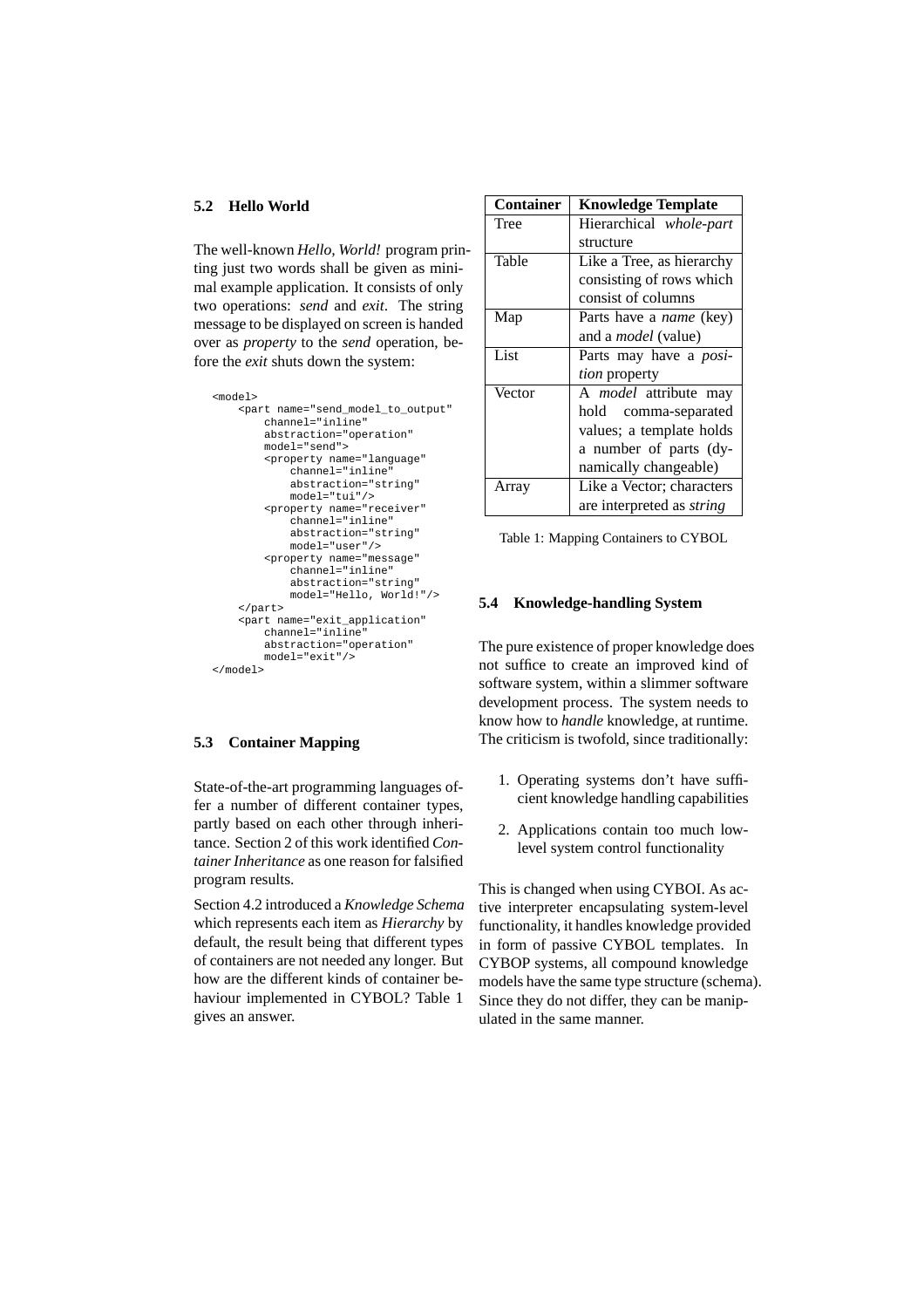

Figure 12: CYBOI Architecture



Figure 13: Knowledge Triumvirate

Figure 12 shows three main parts of CYBOI: The *Controller* manages system startup, shutdown and the handling of signals during its runtime; the system uses just one central signal checking loop. The *Memoriser* provides memory structures (to store knowledge) and procedures to access these. Logic knowledge is processed in the *Applicator*. Parallels to the *von Neumann* architecture [Tea05] are intended.

# **6 Summary and Future**

This article tried to sum up a much larger scientific work entitled *Cybernetics Oriented Programming* (CYBOP). In particular, it reflected on knowledge modelling and its implications on software design. Traditional concepts were revised with new ideas stemming from various other scientific disciplines.

The results can be reduced to one illustration: the *Knowledge Triumvirate* (figure 13). Its centrepiece is the new CYBOP knowledge *Schema* providing a structure to both, knowledge templates and -models. CYBOI *Models* are the dynamic runtime instances of static design-time CYBOL *Templates*.

Because all knowledge is stored in tree-form,

application systems become much more flexible than complex class networks as known from OOP. Tree structures are easy to edit. They allow to better estimate changes caused by new requirements, because dependencies are obvious. Software maintenance gets improved, because application developers can focus on pure domain knowledge. Low-level system functionality is provided by CYBOI; CYBOL applications are therefore portable.

Although this work does not address the *Software Engineering Process*(SEP) directly, its results have great effect on it. Section 1.1 pointed out abstraction gaps and multiple development paradigm switches, happening during a software project's lifetime. It set out to find a *Common Knowledge Abstraction* for all phases. The results of this work help overcome *Gap 2* (figure 1). Since knowledge gets interpreted directly, the formerly needed implementation phase disappears.

CYBOP applications are capable of communicating universally. CYBOI contains all necessary mechanisms, so that it suffices to issue a *send*/ *receive* operation with the corresponding language, in a CYBOL template.

Naturally, there are limits to CYBOP. It does not claim to be *the* approach for all kinds of programming problems, although it thinks to contribute suitable concepts for business